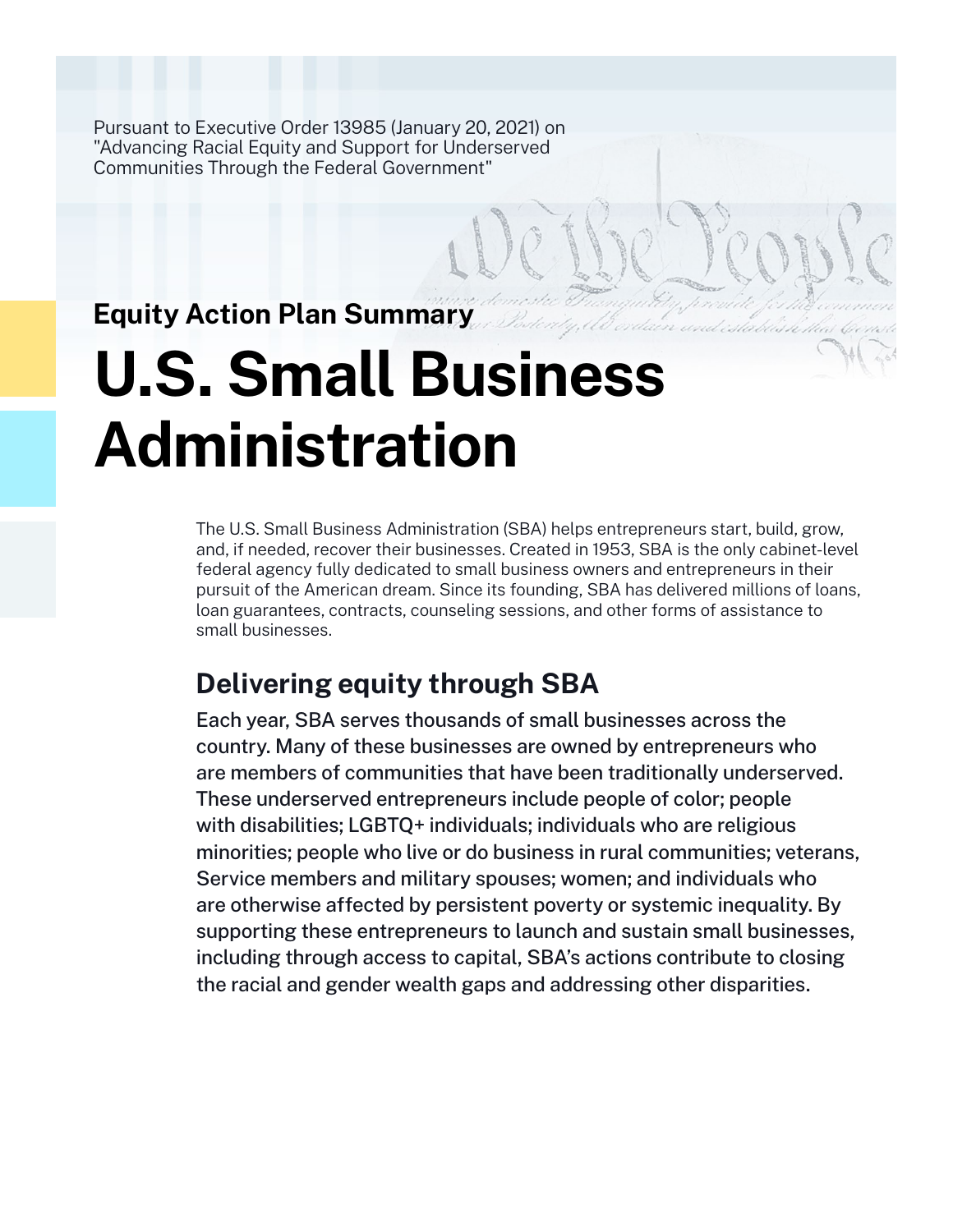## **Invest in additional technology to optimize the marketplace to match underserved borrowers and Community Financial Institutions (CFIs), including Community Development Financial Institutions (CDFIs)**

Undercapitalized business owners are more likely to have revenues below \$100,000, to seek loans less than \$150,000, to be sole proprietors, and to occupy lower-profit industries such as childcare. They are also likely to have thin consumer and business credit files due to barriers to establishing banking or debit history. By investing in technologies such as LenderMatch and the Community Advantage Pilot, SBA may be able to meet the credit and technical assistance needs (e.g., borrower assessment and underwriting process) of these small businesses in underserved markets. By prioritizing these actions, underserved communities will have a more focused resource that meets them where they are today, making the marketplace and capital more accessible. Lenders that are servicing underserved communities will be able to better fill the gaps to access to capital and expand their impact.

## **Improve access to Federal procurement and contracting opportunities for small and disadvantaged businesses**

In 2020, Small and Disadvantaged Businesses (SDB) represented only 25 percent of all businesses participating in government contracting, but SDBs received only roughly 10 percent of total federal procurement dollars. Increased SDB spending would prepare the contracting base for the next set of 21st-century challenges, from addressing climate change to strengthening public health, and would help to decrease wealth disparities. SBA recognizes that consolidated buying practices—as emphasized over the past half-decade—can squeeze out smaller vendors, including some SDBs and socioeconomically disadvantaged businesses. Balancing those buying practices with socioeconomic goals requires a renewed focus on recruiting and retaining SDBs. To address these barriers, the SBA Administrator will assign ambitious but attainable goals to each agency that represent an improvement over the agency's historical SDB spending. To reach those goals, agencies—with help from SBA—will need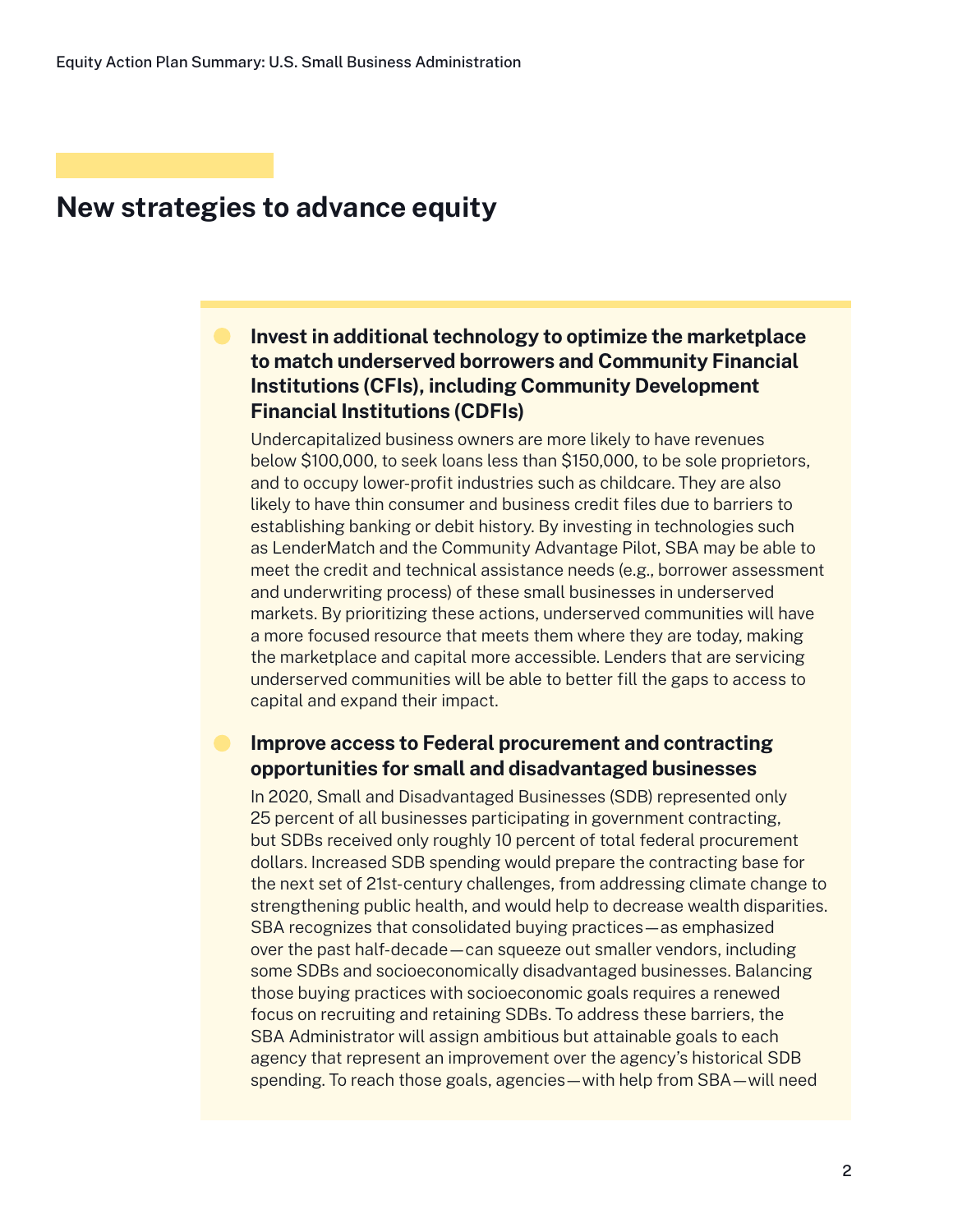to make concerted efforts to lower barriers to entry and incentivize their workforces to attract more SDB contractors. SBA will also enroll more disadvantaged small businesses into SBA's business development and contracting programs (including the 8(a) Business Development program) and strengthen those businesses' capabilities to compete and perform contracts. The agency will do so by maximizing application education and assistance by offering quarterly trainings to educate firms on 8(a) program eligibility and the application process. These trainings will aim to improve the quality of application submissions and, thereby, lead to more approved firms in the program. For certified 8(a) Program participants, concentrated training is planned for the developmental years one through four and the transition years five through nine of the program's term. This support will position the firms for successful growth. SBA will also open to the public a monthly conference call to further enhance its customer service.

#### **Improve access to disaster assistance**

SBA provides low-interest disaster loans directly to survivors (e.g., SDBs but also private nonprofits, homeowners, and renters) to help them recover. The lending criteria for disaster loans (credit/cashflow/ income to debt ratio), although less stringent than private lenders, can make it more difficult for disaster survivors of underserved communities (compared to adequately served communities) to actively participate in the disaster assistance programs due to financial disparities. SBA disaster loan applicants who do not meet underwriting criteria fail to obtain disaster loans. SBA does not regularly have resources in position to assist applicants who are declined a loan and who need financial counseling. To address this barrier, SBA will work with its field and program offices to develop a systematic and formal process with SBA Resource Partners (i.e., Small Business Development Centers, SCORE (the nation's largest network of volunteer, expert business mentors), Women's Business Centers, Veterans Business Outreach Centers) to assist businesses with application completion, reconsiderations, credit repair, and managerial and technical services. These partnerships foster direct engagements with disaster survivors and will help them to obtain financial and credit counseling services such as how to prepare income statements and balance sheets;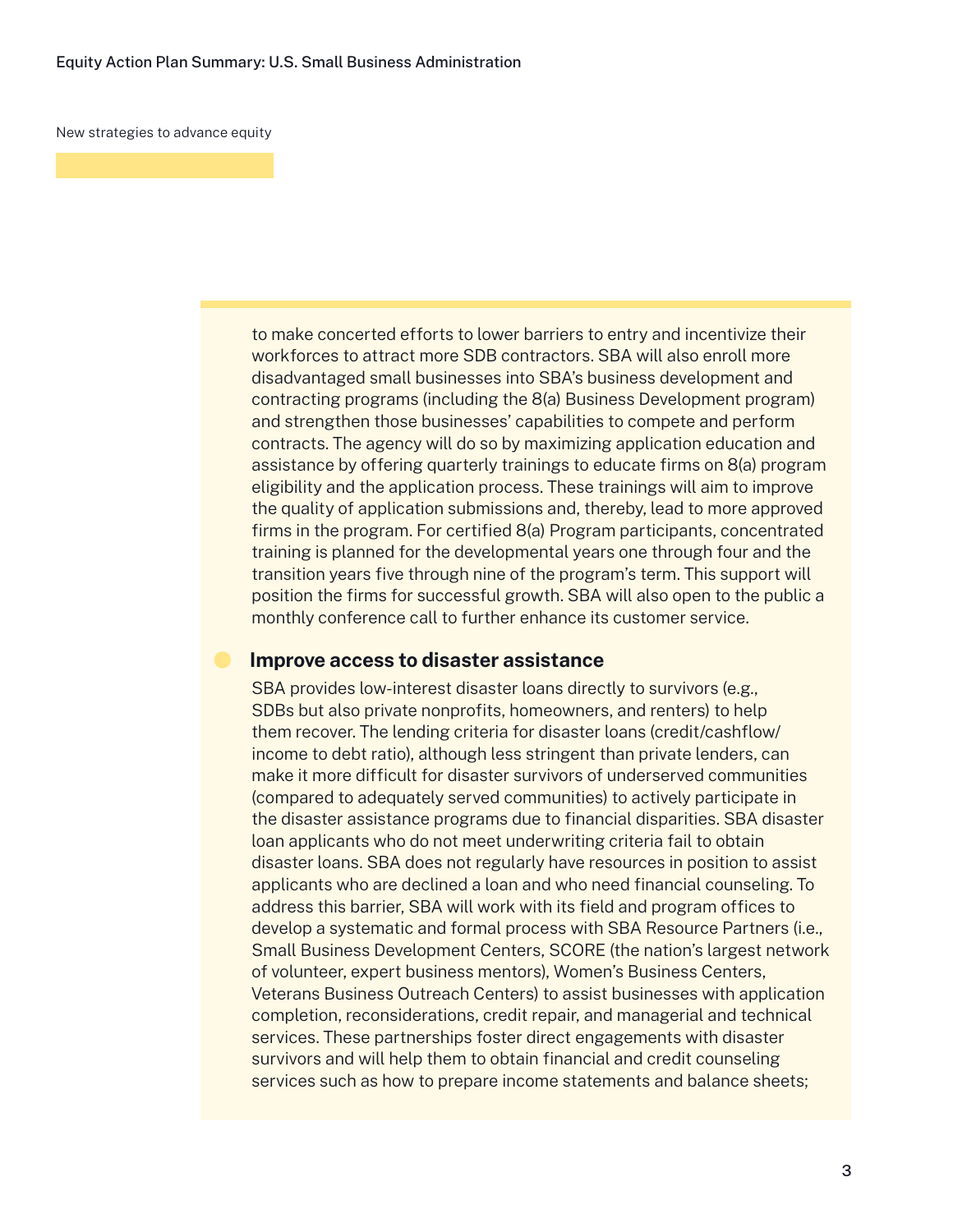how to manage debt to improve credit scores; and, how to apply for disaster loans. These actions will increase the likelihood of disaster survivors receiving recovery funds from SBA. SBA will also identify and develop formal and informal relationships with financial institutions and local community support groups to arrange for additional assistance.

#### **Improve access to business counseling, training, and services**

At the forefront of all SBA programs is outreach - connecting entrepreneurs to information on how to start, grow, manage, and recover their businesses. Often this information is provided through business counseling, training, and services. At times, however, communication and information gaps can prevent SBA clients and potential clients from receiving information on the benefits of SBA products and services. For entrepreneurs of underserved communities, communication and information gaps can be more critical. Underserved business survival rates are below the national average. This makes the window of opportunity shorter for providing relevant, accurate, and timely information that could increase how long a business survives. To strengthen the lines of communication with underserved communities, all SBA offices are investigating new approaches for reaching clients. SBA is launching the Community Navigator Pilot Program, as established in the American Rescue Plan Act of 2021. The program aims to strengthen and expand outreach to underserved businesses by partnering with organizations with deep roots in their communities. SBA is also requiring Small Business Development Centers to enhance collaboration with Minority Serving Institutions. This includes onboarding new SBDC service centers that best support historically underserved communities. Finally, SBA is securing on-demand translation services to meet the immediate needs of disaster survivors with limited English proficiency (including through translators and document translation services) and hiring local staff within the impacted community to facilitate understanding of the disaster loan process.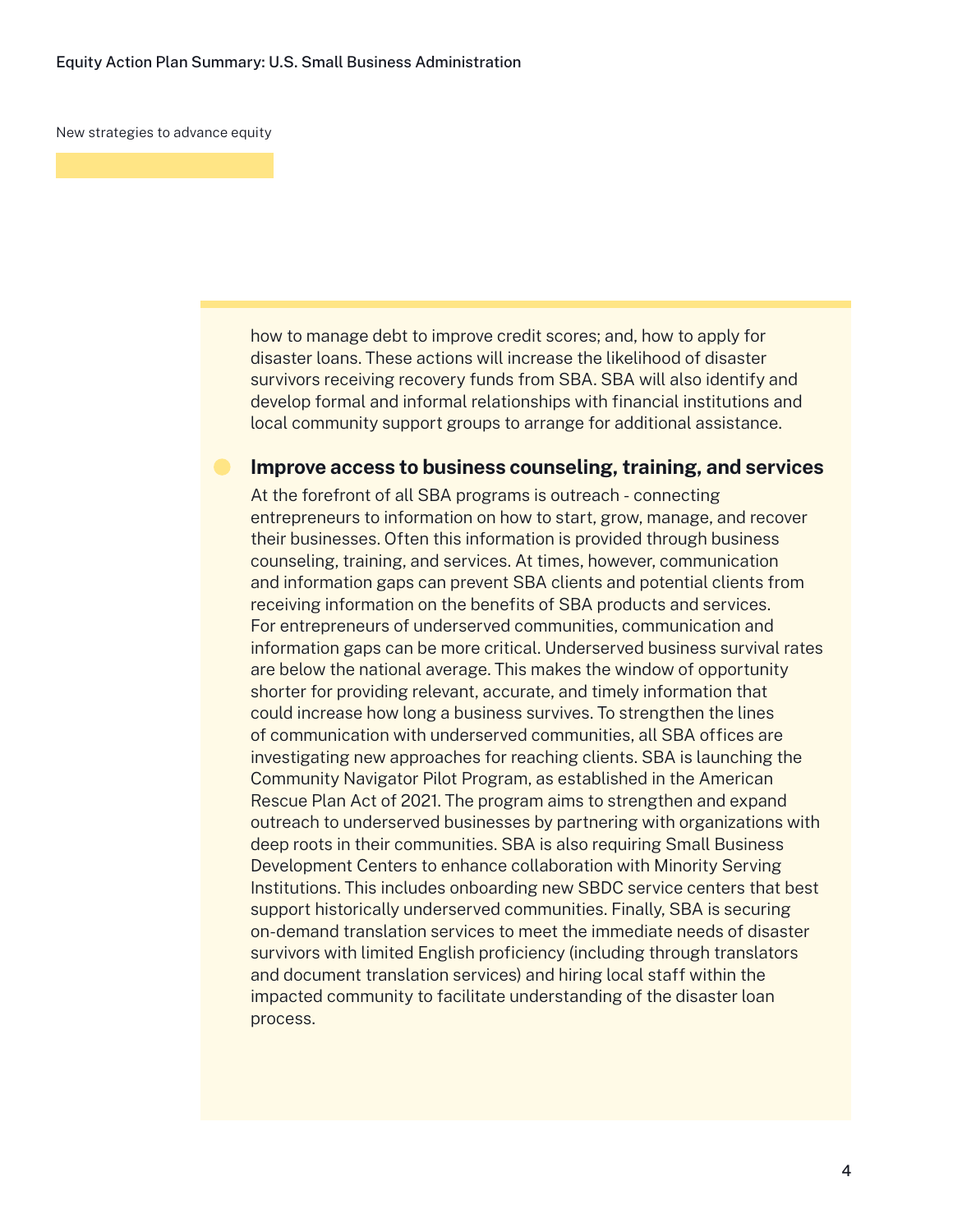#### **Invest in resources to help advance civil rights**

Advancing equity rests on the presumption of equal opportunities and protection under the law. As noted in the Executive Order, government programs are designed to serve all eligible individuals. To meet this objective and to enhance compliance with existing civil rights laws, agencies were obligated to address the operational status and level of institutional resources available to offices or divisions within the agency that are responsible for advancing civil rights or whose mandates specifically include serving underrepresented or disadvantaged communities. To meet this mandate, the SBA Administrator is implementing a reorganization plan to create a more proactive Diversity and Inclusion component to the Office of Diversity, Inclusion, and Civil Rights (ODICR). The plan includes hiring a Chief Diversity Officer and, over time, increasing the number of Diversity and Inclusion staff. This additional capacity will allow ODICR to provide programs that address diversity, inclusion, equity, and accessibility not only to the agency but also to other Program Offices that work directly with SBA entrepreneurs and small business owners. ODICR is also exploring the opportunity to work more collaboratively with the SBA National Ombudsman. The National Ombudsman assists small businesses, small government entities, and small nonprofits when they are subject to excessive enforcement by a federal agency. This includes, but is not limited to, repetitive audits or investigations, excessive fines, penalties, threats, or other unfair enforcement action.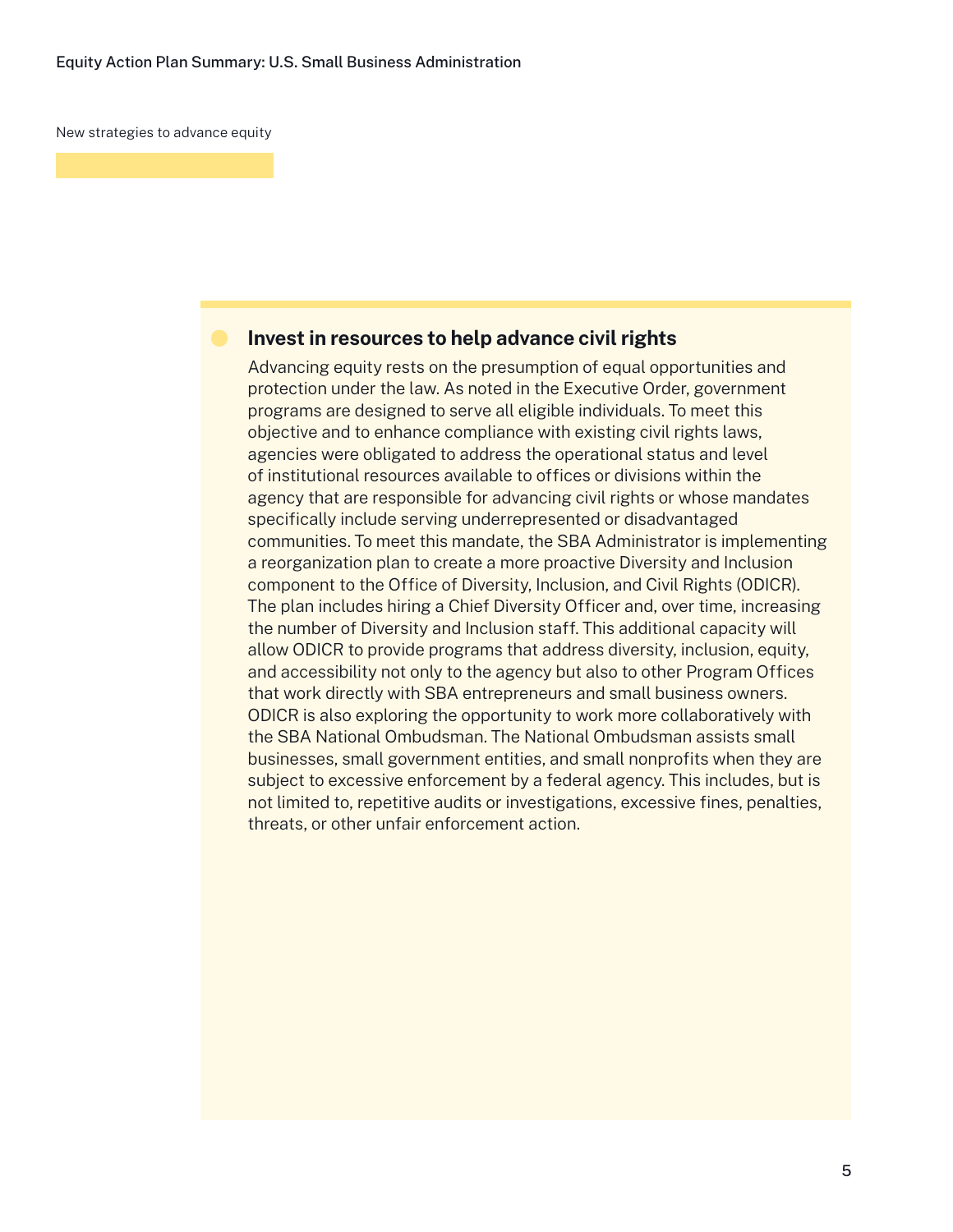# **Building on SBA's progress**

**This equity action plan builds on SBA's progress delivering on equity and racial justice in the first year of the Biden-Harris Administration.**

## **Meeting the needs of small and disadvantaged underserved communities, including during the pandemic**

SBA funded small businesses across key demographic groups, including: rural Americans (\$58 billion+), Black and African Americans (\$17 billion+), Hispanics and Latinos (\$15 billion+), Native Americans (\$699 million+), and Asian American, Native Hawaiian and Pacific Islanders (\$23 billion+). SBA also distributed \$15.2 billion in critical Restaurant Revitalization Fund relief aid to women-owned (\$7.5 billion), veteran-owned (\$1 billion), and socially and economically disadvantaged-owned (\$6.7 billion) small businesses. In low-income communities, over 500,000 small businesses received a lifeline of up to \$15,000 in relief grants through the COVID Economic Injury Disaster Loan Targeted and Supplemental Advance programs, while 22 percent of Paycheck Protection Program loans went to those in rural areas.

**Increasing whole-of-government investments in Small and Disadvantaged Businesses**

Along with the federal Interagency Policy Committee (IPC) on Executive Order 13985, SBA worked with agencies to raise the governmentwide goal for spending with Small Disadvantaged Businesses to 11 percent, from 5 percent. Further, SBA and the IPC finalized reforms— issued by OMB in December—to help grow the small-business industrial base. These reforms include tailoring OMB's Category Management program to serve disadvantaged businesses, adding SBA to the governmentwide Category Management Leadership Council, and adding new entrants to government contracting. SBA also issued a proposed rule in the Federal Register that, when finalized, will open up possibilities for new and nontraditional small business contractors to compete for contract opportunities. The rule would allow contractors without direct experience in government contracting to count experience gained through participating as a joint venture member